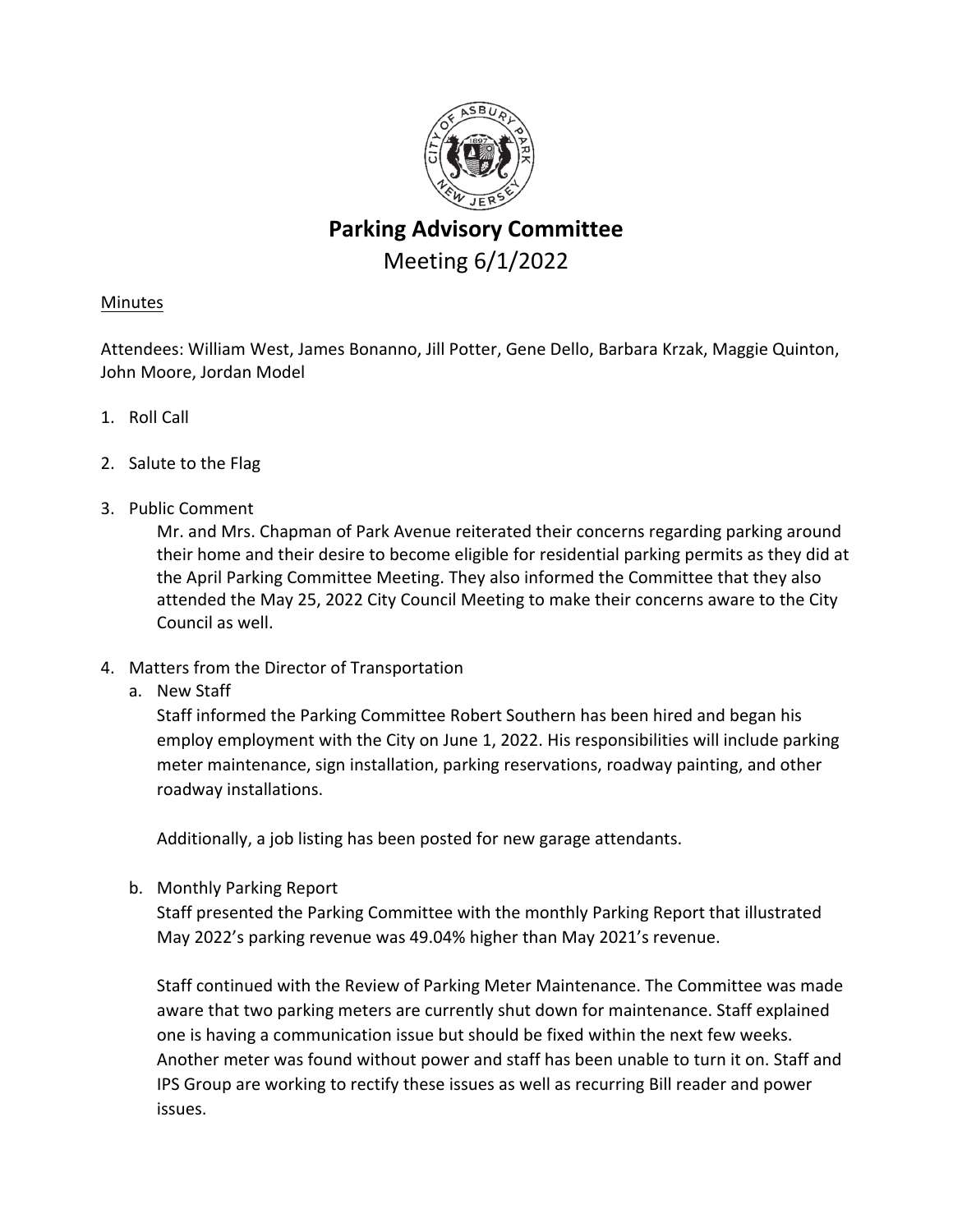10.67% of parking tickets issued, or 601 in total were voided in the month of May. The largest reasons being Officer Error with 61.4% or 369 total, Ticketed While Paying with 7.49% or 45 total, 7.49% or 45 total due to User Error, Valid Permit Holder with 9.15% or 45 total, and Subject Paid with 13.81% or 83 total. Staff made the Committee aware that they are still working to fix some errors within the system that are causing duplicate tickets to be issued as well as tickets issued to valid permit holders and people who paid for parking. Data is being recorded by the enforcement company and is working with staff and the parking application companies to find where the miscommunication and errors are occurring.

## 5. Old Business

a. Residential Parking Permit Eligibility Additions

In response to Mr. and Mrs. Chapman's comments, Staff reminded the Committee of their previous discussions on this topic. Two solutions were reviewed. One of which was an amendment to the permit eligibility rules that would allow residents of roadways abutting multiple parking zones to become eligible for permits. The second was to add metered and permitted parking along Heck Street, Second Avenue, and Park Avenue. Staff informed the Committee that the City Council was not interested in increasing metered and permitted parking at this time of the year but would be willing to do so at the end of the year. The Parking Committee discussed and decided to recommend residents of roadways abutting multiple parking zones to become eligible for permits. Staff was directed to bring this recommendation to City Council as soon as possible.

### 6. New Business

a. Handicap Parking

The Committee requested staff invite City Council members to the July Parking Committee meeting to discuss metering handicapped parking spaces within metered zones.

### b. City Hall Parking Lot

Mayor Moore informed the Committee of an ordinance that was introduced to the City Council at their May 25, 2022 meeting regarding the City Hall Parking Lot. To make parking more available for City employees and residents utilizing city services staff has recommended a three‐hour parking limit be implemented in the City Hall Parking Lot between the hours of 8:00am and 5:00 pm on weekdays and two fifteen minute spots be added near the entrance to City Hall. The City Council will be voting on this ordinance at their 6/22/2022 meeting.

c. Request for Parking on Private Property Ordinance

Mr. Dello requested an ordinance be drafted to allow for parking enforcement to ticket vehicles that park on private property. There were issues over Memorial Day weekend where vehicles broke into and parked on private property and police were not able to remove them or ticket them. It is his request an ordinance be put in place to allow the parking enforcement to remove or ticket vehicle son private property with the property